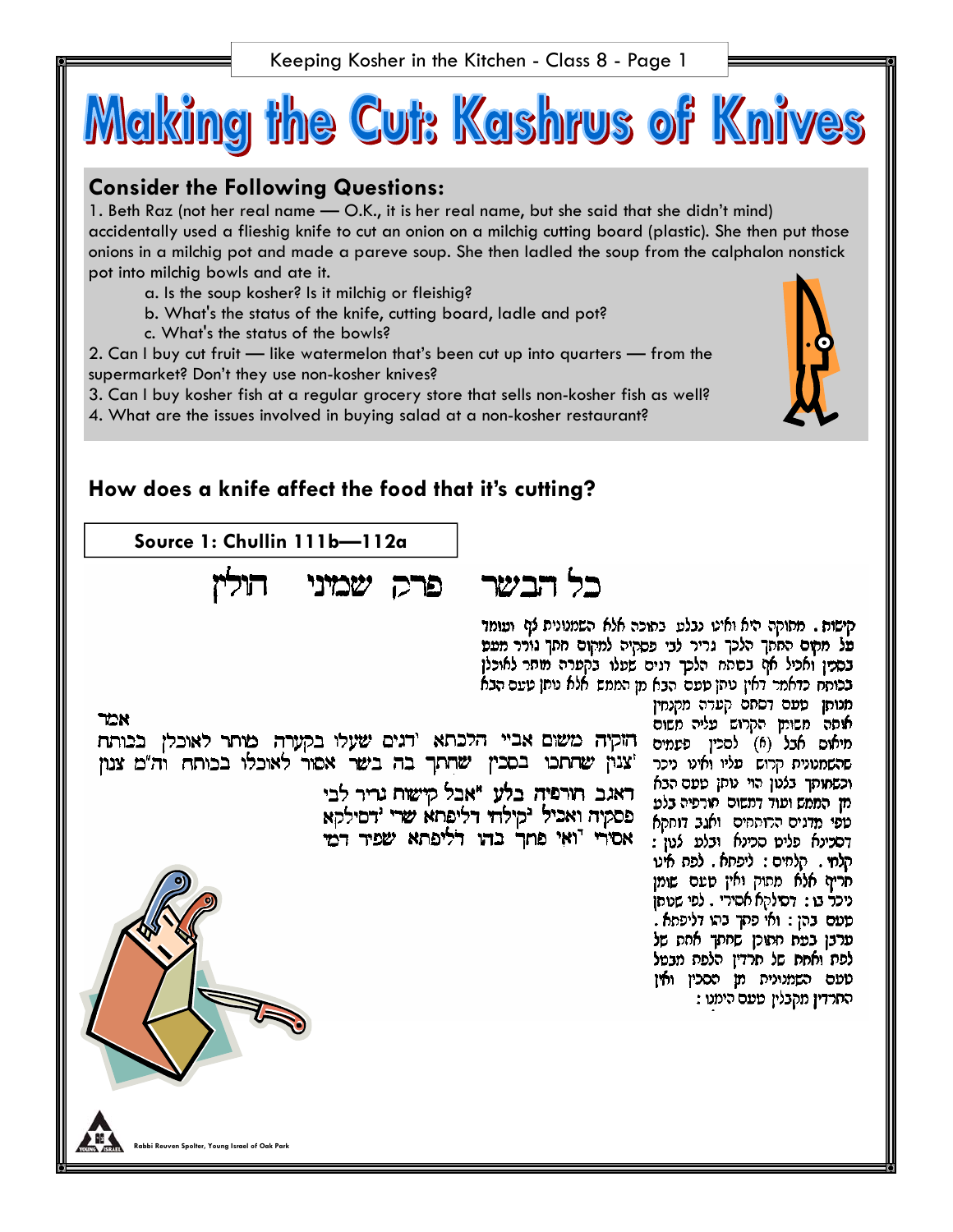**Source 2: Gemara Avoda Zara 39a**  אין מעמידין פרק שני עבודה זרה והקורם של חילתית : מ"ם משום דמפסקי ליה בסכינא אע"נ דאמר מר \*נותן מעם לפנם מותר יאנב הורפיה דחילתיתא מחליא ליה שמנוניתא והוה ליה כנותן מעם לשבח ואמר

אגב חורפיה דחילתיתא ה״ל כנוחו טעם לשבח • וא״ח דלסגי ליה בקליפה כדאמר (חולין דף ח:) גני שחטה בסכין טריפה וי״ל דחורפיה דחילתיתא בלע טפי ולא סגי בקליפה וי״מ כמו כן דבלל וקפלוט שנחתך בסכין של עובדי כוכבים דלא סגי ליה בקליפה דאגב תורפיה בלט טפי ושמעתי בשם הר״ם דחילתיתא דוקא דחריף טפי ולא בלל וקפלוט :

හ්

**Source 3 - Rosh on Avoda Zara Chapter 2** 

#### אין מעמידין פרק שני עבודה זרה ניף לי לפ פ רכינו אשר

### והורס של

חלהית מ"ט אסירא אמר רבא משום. דמססקי ליה בסכינא דארמאי - ואט"ג דאמר מר נותן טעם לפנם מותר · אגב חורפיה דחלתית מחליא ליה לשמנוניתא והוה ליה נותן סעם לשבח ואסור : **רוץ ישאלרו**י את רבינו - מאיר על לנון שנחתך בסכין של פ**וב**ד כוכבים שאין בן יומו וזה לשון תשובתו ועל הלנון שנחתך בסכין של עובד טכבים שאין בן יומו • לא ירענא אם יש לדמותו לקורט. של חלתית דאסרי ליה בפ"ב. דעבודת כוכבים ואפי׳ בסבין שאין בן יומוי אגב חורפיה מחליא ליהיומה שאסר בספר החרומה אפי׳ לטן וכרישין ובללים · ודימה איתו לקורט של חלתית · שמעתי גדולים שחולקין פליו ואומרים דלא דמי לקורט של חלתית דהוא חריף ביותר ואין בעולם חריף כמותו והוא בלזור״ · ותדלא נקט אלא הוא אלמא מידי. אחרינא לא · דאי לא תימא הכי. אלא אפי׳ כרישין ובללים לנקטינתו וכ"ש קורט של חלתית ו והא דאמר בפרק כל הבשר (דף קיא:) לנון שחתכו בסכין שחתך בה בשר אסור לאוכלו בכוחח · ופרש״י בחד לישנא · אפילו בסכין שקנחי היעב משמנונית שעליו - ה"מ בן יומו. דחשיב כנוהן טעם ראשון ולא כנ"ס בר נ"ס אבל כשאין בן יומו ולאוסרו כקורט של חלתית לא - ולבי נוטה אחר דבריהם - ואע"ס שאני מורה כספר התרומה לאסור אין לי למחות ביד הנוהגין היתר

The Contract of the Contract of the Contract of the Contract of the Contract of the Contract of the Contract of The Contract of The Contract of The Contract of The Contract of The Contract of The Contract of The Contract o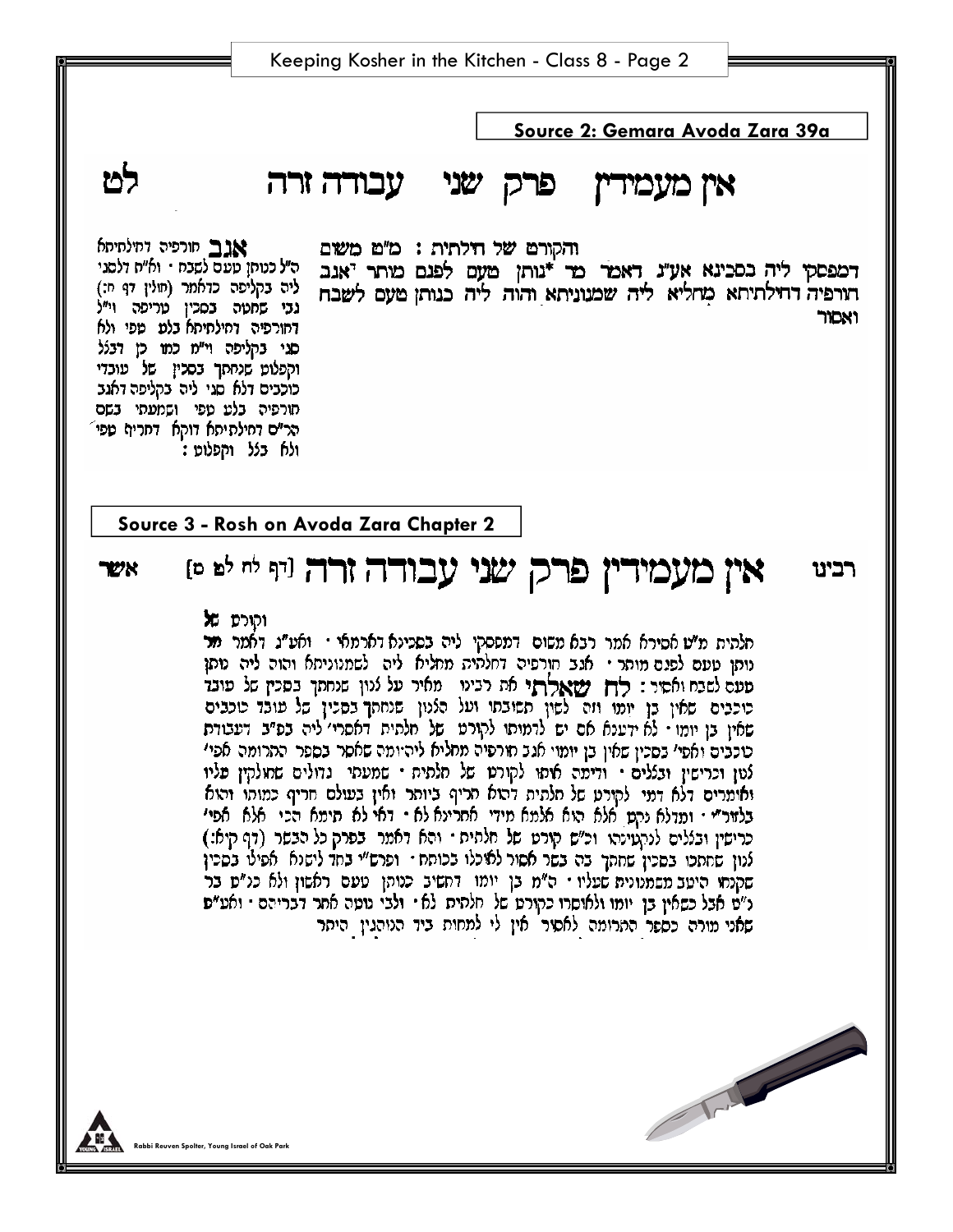**Rabbi Reuven Spolter, Young Israel of Oak Park** 

יומו והוא נקי מותר כדמשמע מכל הפוסקים ראשונים ואחרונים:

**ו)** דהוא הדין לאינו בן יומו והוא מקונח. העעס דחורפיה דלנון מחליא ליה ז ומשוי ליה לשבח כמו קורט של חלתית לקמן סימן קי״ד סעיף י׳ וכן דעת כל האחרונים וכן נוהגין ומשמע דאין חילוק בין בן יומו לאינו בן יומו ונהגינן להחמיר בכל מילי כמו בן יומו ודלא כמ״ש בספר אפי רצרני דף ס״ב ע״ב דבאינו בן יומו יש להקל בכדי נטילה מיהו ודאי בשאר דברים שאינם חריפים דין סכין כשאר כלים שאם אינו בן

**Source 6: Shach on Shulchan Aruch** 

**Source 5: Taz on Shulchan Aruch** 

(הגהת ש״ד והגהת או״ה שם) וכיוצא בהם מדברים החריפים (ם) ופירות

ב [1] ה אם חתך בו שומין (ג) ובצלים וכרישאין (ותמכא סקורין קרי"ן)

אומרים דהוא הדין כו'. זהו דעת ספר התרומה (סי ס) נטור דלנון וכל דבר חריף דמי לקורט של חלמית ואוסר אפילו אינו בן יומו ואינו דומה לדגים שעלו בקערה דמותר מכח נ״ט בר נ״ט דשאני הכא נסכין שפעמים שהשמנונית נקרש עליו ואינו ניכר והוה נ״ט אן [הבאן מן הממש,ועוד משום סורפיה דלנון ואגב דוחקיה דסכינא פלט טפי מדגים הרוקחין כ״פ רש״י (קיב

ד״ה קישום)

מקום:

כבר נתבטל טעם הסכין בראשונים ולכן כולם מותרים וכל כיולא בזה (נית יוסף נשם שנלי לקט) (יב) ולכן יב) [ט] (נ) ואם יש ספק אם נחתך בסכין של איסור אוכלים בקלת מקומות הכרוב שקורין קומפש״ט אף אזלינן לקולא (שם) לכן קונים הלנונות שיש בהן על גב דפרוס הן וחתוך השי ויש מקומות שמחמירין סמוכין ל*לד*, (ח) זנבומיהן **יג)** כי תלינן **יד)** שנעשה בזה ואין לשנות המנהג (מהרי"ו סי' מ"ט) (יג) אבל במל"ה וחלינא (שם בהג״ה ומהרא״י בהגהת ש״ד) שאר דברים שאינם חריפין כגון ון תפוחים או פו) (b) ובמקום שאין נמלא לקנות רק החתוכים (טו) לפתות יבשים וכדומה נוהגין בהן היתר כמו בסכין (ה) נוהגין לקנות ולהתיר על ידי נטילת בלימוני״ש ואין להחמיר כלל (בארוך):

 $rr(2)$ 

הגה

**Source 4: Shulchan Aruch Yoreh Deah 96** 

ובו ה' סעיפים: א א צנון  $_{[x]}$  או א או א (א) או א (א) או א צוון צוון צו א (א שחתכם (א) בסכין ב) א ל בשר

דין מאכל חריף שנחתך בסכין של בשר.

ובז כבו יומו ג) או שאינו מקונח אסור לאכלם בחלב ד) . עד שיטול ממקום החתך וען ג ט כדי נטילת מקום דשהוא כעובי אצבע (ב) ה) וח או (ב) שיטעמנו ולא יהא בו טעם בשר שאז מותר בהדחה (ג) והן (6) ל ויש אומרים ו) דהוא הדין לאינו בן יומו והוא (ג) מקונח. ואם לא נטל מהם כדי נטילת מקום וגם לא טעמם ובשלם בחלב ז) צריך ששים (ד) ה) כנגד

והוא (ד) מה (ד) שנגע מהסכיז בהם (ו) והוא הדין לחתכם בסכין של גוי: הגה נין ואס ממכן דק דק וגדי בי) ט לריך לשער ששים נגד כל (ה) הלנון (נ״י נשם סמ״ג) (ז) וזן ויש אומרים שאם חתך לנון בסכין של וו) איסור כולו אסור (רשב״א ור״ן וכן משמע בארוך כלל ל״ח) וכן אם חתכו בסכין של בשר אסור כולו בחלב י) וכן נוהגין לכתחילה אבל בדיעבד אין לאסור רק כדי נטילה (ב״י ואו״ה). וכל זה אם חתך הלנון עלמו ובן וחן אבל אם תתך **יא)** (ז) הירק שעל הלנון אין לחוש:

םימן צו

חמוצים (ארסות סייס) פו) ודגים (י) (ד) מלוחים

דינם שוה לחתך בו צנון (שלי לקט):

הגה ניאן וגן ומכל מקוס מותר לאכול מלקחת

יז) דיש להם כלים (יא) מיוחדים לכך או חולשין

אותו (מרדכי ואגודה פרק כילד מברכין):

טו לאכלם בחלב. ויגן (ויש אומרים אפילו

(יג) אינו בן יומו) (רשב"א סימן תמ"ט ובארוך ועיין לעיל

סימן ל״ה סוף ס״ב בהג״ה):

מליח שמביאים הגוים בחביות מותרים:

נתבטלו באחרים הנחתכים אחר כך שאינן נאסרין כי

(יא) כ) [יד] ז מי (יד) לימוני"ש

שמביאים הגוים וכן חתיכות דג

מפני שמביאים הרבה ביחד ואף אם נאסרו

מקלתן שנחתכו בראשונה עם סכין של גוים

(י) של בשר ימ) ויבז בז יומו אסור

ג יח) ויב) ו תבלין 2 שנדוכו

חריפים של גוים יד כגון זנגביל וכיולא בו

במדוכה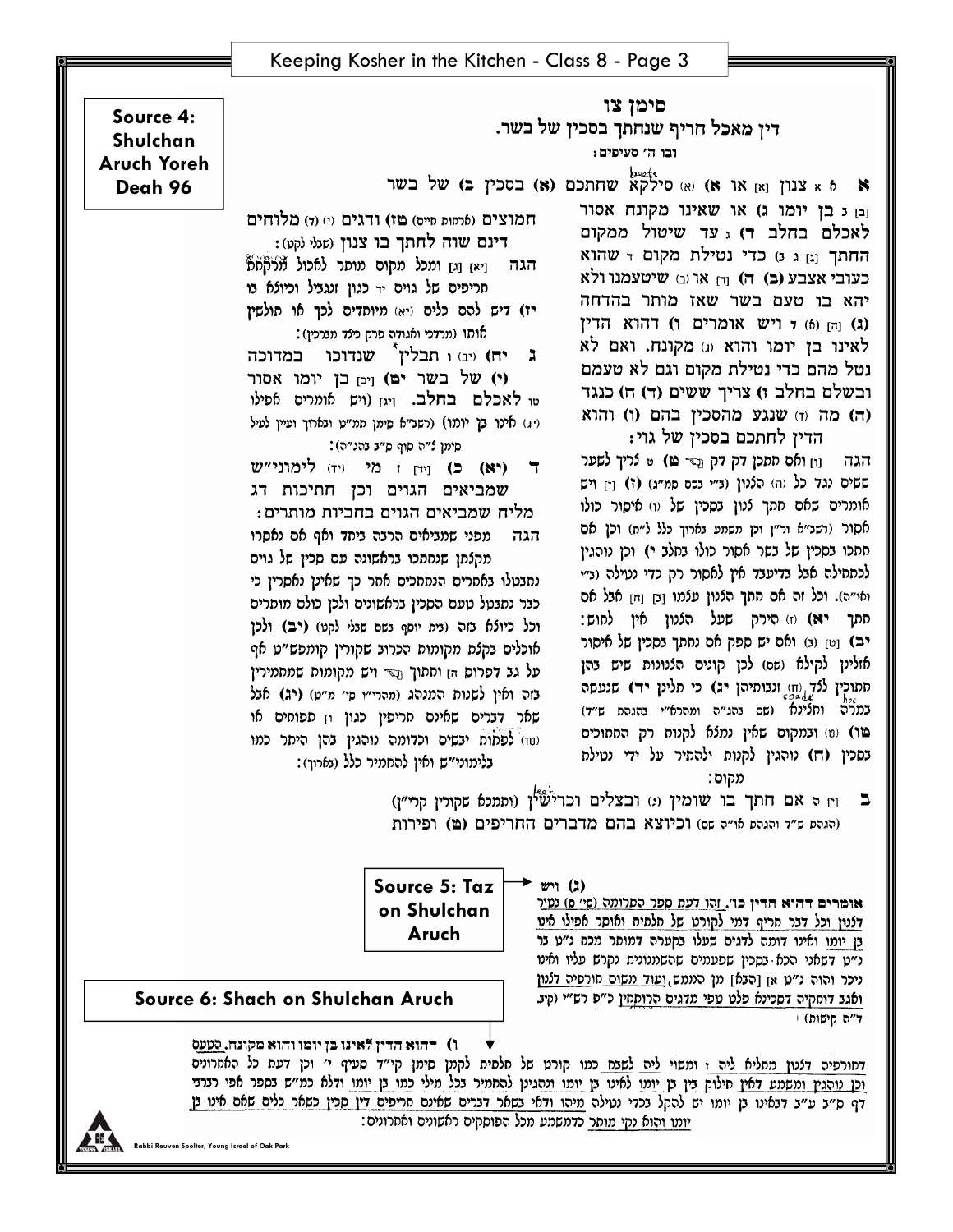**Rabbi Reuven Spolter, Young Israel of Oak Park** 

שאינה חלק ומעביר שמנוניסה: שאין בה גומות - בעובי רחבה שלא תהא שמנונית בגומא : ולאסל בה לוטן • אבל דבר רותח אסור למתוך - בה עד שיגעילנה ברותחיז וכלי ראשוז כדאמרינן בכל שפה (פאזים ל:) לפנין תמך בפסח: דלה · נעלה : שבור מלכאי עובד כוכבים היה : מר מים לי בגויה • רב יהודה מכיר אני בו שהוא פרוש ולא יאכל דבר איסור אבל בך איני. מוחזק שתהא פרוש. כל כך : מאי עבדת באורתא · דרד פרסיים למסור נשים לאכסנאים וכששיגרן להם בלילה שפבר קיבל . באמי ורב יהודה לא קיבל

: וטעלה **· אמ"פ** ששפה וי"א משפשפה בבגד למר

עכדת באורתא:

"הסכיז שפה והיא מהורה: אמר רב עוקבא בר חמא יונועצה עשרה פעטים בקרקע אמר \*רב הונא בריה דרב יהושע 'ובקרקע שאינה עבודה א"ר כהנא יובסכין יפה שאין כה גומות תניא נמי הכי סכין יפה שאין בה גומות נועצה עשרה פעמים בקרקע אמר רב הונא בריה דרב יהושע ילאכול בה צונן כי הא דמר יהודה ובאמי בר מוביהוו יתבי קמיהדשבור מלכא אייתו לקמייהו אתרונא פסק אכל פסק והב ליה לבאמי בר מובי. הרר דצה עשרה וימני בארעא פסק הב ליה למר יהודה א״ל באמי בר מובי וההוא נברא לאו בר ישראל הוא א"ל מר קים לי בגויה ומר לא קים לי בנויה איכא דאמרי. איל אידכר מאי

(ב״י בשם א״ח וכל בו) (1) אבל כבר נהגו כל ישראל להיות להם שני (טו) סכינים

**Avoda Zara 76b** 

**Source 8: Gemara** 

ולרשום אחד מהם שיהא לו היכר ונהגו לרשום של חלב ואין לשנות מנהג ישראל:

**How do you kasher a knife?** 

השוכר את הפועל פרק חמישי - עבודה זרה

ויחז טו מי שאכל גבינה ורוצה לאכול  $\blacksquare$ בשר צריך לבער מעל השלחן שיורי פת שאכל עם הגבינה ויט טו ואסור לאכול גבינה (a) על מפה שאכלו בה בשר (וכן להפך אסור) (כן משמע נארוך) [כ] יז וכל שכן שאסור לחתוך גבינה אפילו צוננת בסכין שרגילין לחתוך בשר ולא עוד אלא אפילו הפת שאוכלים עם הגבינה בזה שפיר יש לנו לסמוך אמה שמקנחו תחלה כנלע״ד פשוט: אסור לחתוך בסכין שחותכין בה בשר: וכן להפך נמי אסור (ו) כב) צהו מיהו על ידי (יד) נעילה בקרקע קשה שרי הגה

(סעיף ד) (ו) מיהו על ידי נעיצה כו'. h זה קאי אתה שכתב שרולה לחתוך גבינה בסכין של בשר אבל במה שכתב שאסור לחתוך לחם כו׳ לא לריך רק קינוח הסכין כדמשמע בבית יוסף במה שכתב בשם ארחות חיים (איסורי מאכלות סי׳ סא) בשם רבינו שמשון ושם כתוב הטעם דהוה נ״ט בר נ״ט ה) ולדידן א״ל לזה שהרי תנואר נסימן ל"ו (ס"א) דדוקא בדבר חריף אמרינן דבולע משום דוחקא דסלין: (ז) אבל כבר גהגו כו׳. נראה כוונתו דלפי המנהג אסור לחתוך גבינה בסכין של בשר אפילו על ידי נעילה בקרקע כי כך החמירו על עלמם ליקח לגבינה סכין אחר דוקא <u>אבל מכ</u>ל מקום לחתוך בו לחם לאכול גבינה



**Source 7: Shulchan** 



# יורה דעה סימן פט־צ הלכות בשר בחלב פורי זהב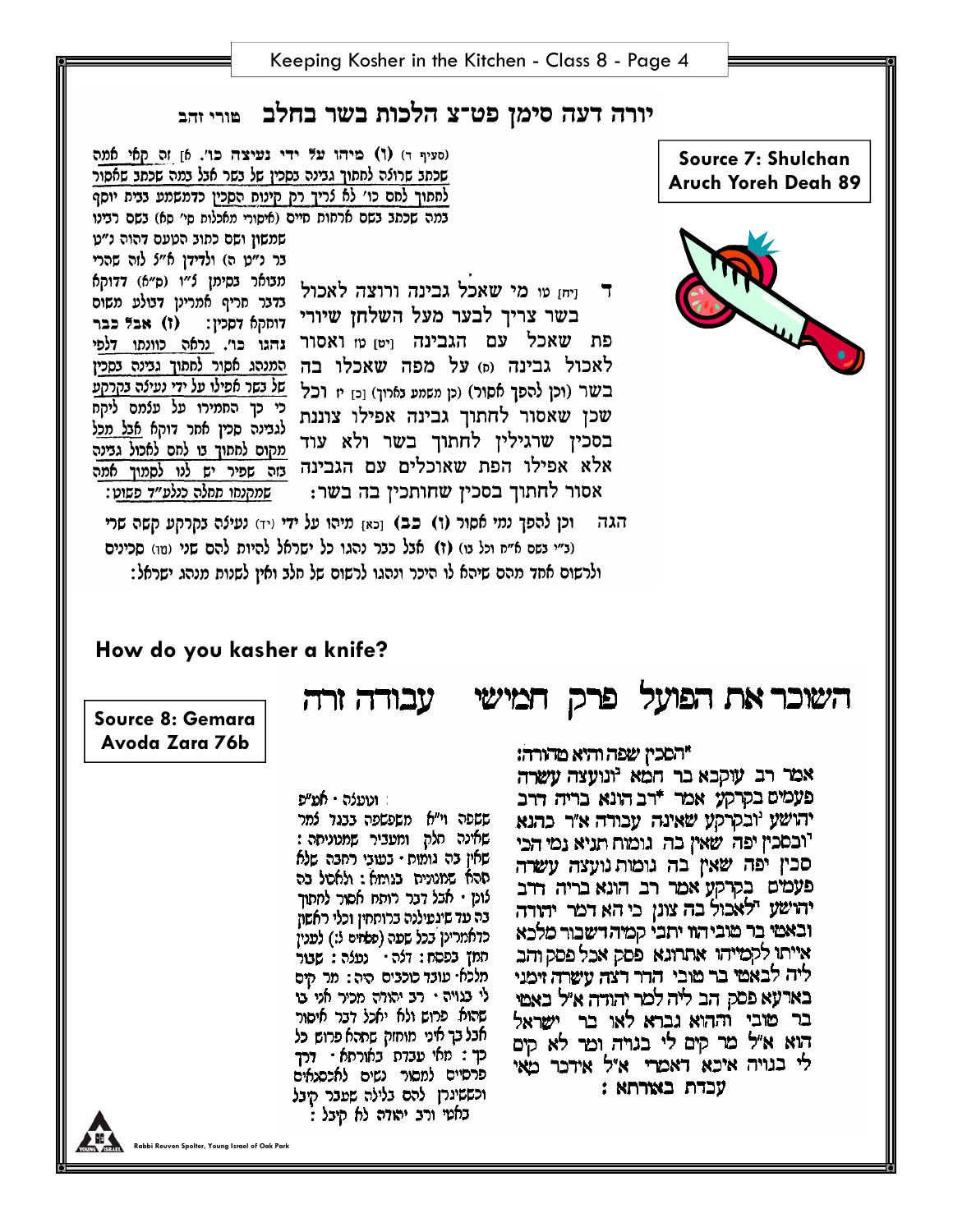MEAT

Meat was cut with<br>a dairy knife.

The portion of the<br>meat that came into<br>contact with the blade<br>should be "peeled"

**MEAT** 

The blade should b

DAIRY

# **MEAT WAS CUT WITH A DAIRY KNIFE** (and both are cold)

#### **THE MEAT:**

At the minimum, it should be scoured and rinsed thoroughly.<sup>88</sup>

However, it is preferable to be more stringent and require that one peel away that portion of the meat that came into contact with the knife. 89 Since most knives have a fat residue (which is not visible) on the blade, the penetration of the knife causes the meat to absorb the residue.

#### **THE KNIFE:**

According to the *halachah*, the blade should be forced into hard ground.<sup>90</sup> This should be done 10 times, each time in a different place. We have reason to suspect that the pressure of the blade's penetration of the meat causes a residue of fat to adhere to the blade. By forcing the blade into the ground, that residue is removed. The

halachah of forcing the blade into the ground in different places<sup>91</sup> is based on the fact that once the blade has penetrated a specific spot, that spot becomes soft. Since no pressure is needed to penetrate the ground, the residue will not be removed.

NOTE 1: This halachah applies even if the knife is not ben yomo, for as noted earlier, residue that is actually present on the blade does not become distasteful after 24 hours.

NOTE 2: Many authorities maintain that the residue can also be removed by scrubbing the blade with steel wool or a hard plastic scouring pad in cold water. This scrubbing, to be halachically effective, must include use of a detergent.

### **IN SUMMATION:**

If meat was cut with a dairy knife (and both are cold):

- 1. The portion of the meat that came into contact with the blade should be peeled away. After the fact, scrubbing and rinsing the meat is deemed sufficient.
- 2. The blade should be forced into the ground to remove the fat residue.

Source 11: Taken from Meat and **Dairy: An Illustrated Guide** 





## יורה דעה קכא הלכות הכשר כלים

<sup>†</sup> [יח] "אסכין ישן בין גדול בין קטן הניקח מהעובד כוכבים יגאם בא להשתמש בצונן "אם אין בה גומות [יט] "נועצה עשרה פעמים [כ] <sup>טו</sup>בקרקע קשה [כא] <sup>מו</sup>וצריך שכל נעיצה ונעיצה תהיה בקרקע קשה לפיכך לא ינעוץ במקום שנעץ נעיצה אחרת (טור נשס הרת"ה) יט [כב] "ואפילו (ם) לחתוך בו דבר חריף כמו צגון סגי בהכי. (ולהשתמש נו נקניעות לא גרע משאר כלי שנוהגין להגעיל אפילו ללונן) (סברת הרב בדברי הארוך) (כמו שנתבאר) [כג] "ואם יש בה גומות [כר] (או) שרוצה לחתוך בה חמין [כה] או לשחוט בה [כו] "מלבנה [כו] <sup>נ</sup>או משחיזה וכחן במשחזת של נפחים היטב על פני כולה: הגה וי"*6* דהשחזה לא מהני רק לחתוך בה לונן אבל לא לענין חמין (ב״י בשם פוסקים) ב והכי נהוג (י) לכתחלה [כמן ואם לא יוכל ללבן הסכין היטב משום הקתא ילבנו ויגעילנו אח״כ (ארוך) [ל] ומיהו אם לבנו ולא הגעילו אפילו יש בו גומות [לא] או אם הגעילו ולא לבנו ואין בו גומות וחתך בו מאכל חם לא נאסר אפילו הסכין בן יומו ואם השחיזו במשחזת היעד בכל מקום והגעילו אח״כ מהני אפילו לכתחלה כמו ליבון (מרדכי פ״ב דעבודת כוכבים וארוך) אם יוכל

לנקות הגומות שבו: